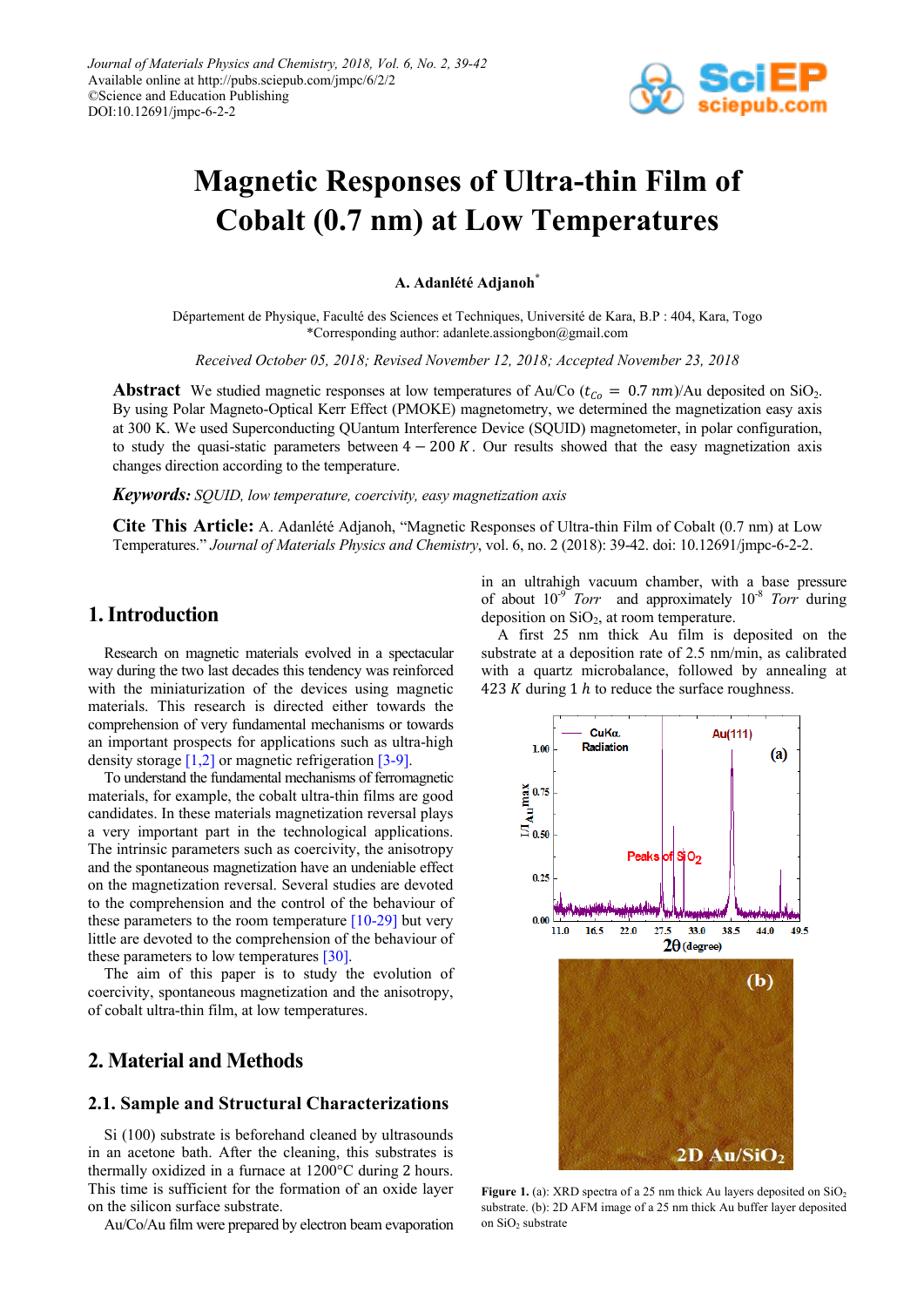The Au film is (111) textured, as shown by X-ray diffraction (Figure 1(a)). Figure 1(b) shows the 2D AFM image of the Au buffer layer after annealing. The surface roughness (root mean square: rms) was measured to be about 0.2 nm. Using the surface corrugation obtained from 2D AFM, we estimate a lateral grain size of  $40-60$  nm.

Cobalt layer with thicknesses  $(t_{Co})$  equal to 0.7 nm is then deposited on the  $Au/SiO<sub>2</sub>$  at a deposition rate of  $0.2 \, nm/min$ . Finally, a second Au layer with a thickness about of  $5 \, \text{nm}$  is deposited on top of the cobalt layer.

The (111) texture of the Au buffer layer suggests a possible epitaxial growth of the cobalt layer with the Hexagonal Close-Packed (0001) structur[e \[31,32,33\].](#page-3-1)

#### **2.2. Magnetic investigations**

Magnetic hysteresis loop, at a field sweep rate of  $d\mu_0H/dt = 1.2$  mT, were recorded at room temperature (RT) by polar magneto-optical Kerr effect magnetometry (PMOKE) using a He–Ne laser ( $\lambda = 633 \text{ nm}$ ). Figure 2. shows PMOKE hysteresis loop for this sample. The full remanence  $(M_x/M_s) = 1$  indicates that its magnetic anisotropy of this sample is perpendicular to the magnetic layer.



**Figure** 2. Quasistatic hysteresis loops of  $Au/Co(0.7 \text{ nm})Au/SiO<sub>2</sub>$ measured at 300  $K$  by PMOKE.

The anisotropy of this sample was determined by PMOKE with a method described in our previous works [\[19,21\].](#page-3-2)



**Figure 3**. Hysteresis loops of Au/Co(0.7nm)/Au recorded at 200, 100 and 4 K, in polar configuration

We used Superconducting QUantum Interference Device (SQUID) magnetometer, in polar configuration, to study the quasi-static parameters of this magnetic layer at low temperatures. On the Figure 3 are presented magnetic responses of this sample at low temperatures.

In [Table 1](#page-1-0) below are summarized data deduced from quasi-static characterizations.

| `able |  |
|-------|--|
|-------|--|

<span id="page-1-0"></span>

| Temperature $(K)$                |      | 100                      | 200   | 300  |
|----------------------------------|------|--------------------------|-------|------|
| $\mu_0 H_C(mT)$                  | 71.7 | 70.2                     | 43.31 | 31.6 |
| $M_S(10^6 \;A/m)$                | 1.61 | 1.32                     | 1.32  | 1.23 |
| $K_{1eff} (10^5 J \cdot m^{-3})$ |      | $\overline{\phantom{a}}$ |       | 2.4  |

# **3. Results and Discussion**

#### **3.1. Coercivity Depending on Temperature**

The hysteresis loops presented on Figure 2 and Figure 3 show that the coercive field depends on the temperature.  $\mu_0 H_c$  vs T is plotted on Figure 4. On this Figure 4, one can see that between  $4 - 100 K$ , which we call zone (I), the coercive field vary very slightly according to the temperature but beyond 100 K, in zone (II),  $\mu_0 H_c$  decrease quickly according to the temperature. This kind of behaviour at low temperatures is observed on other Au/Co/Au systems where the thicknesses of cobalt  $t_{Co}$  are higher than  $1 \, nm$  [\[30\].](#page-3-0)



**Figure 4**. Coercive field depending on the temperature of Au/Co(0.7nm)/Au

Indeed the temperature dependence of the coercivity can be expressed as [\[4\]:](#page-2-3)

$$
\mu_0 H_c = a \frac{(\Delta \gamma)^2}{\gamma_0} - b \frac{k_B T}{t_{Co}},\tag{1}
$$

where  $\Delta \gamma$  is local fluctuations of the wall energy,  $\gamma_0$  is the wall energy, with  $a, b > 0$ .

By using the concept of dimensional analysis we can put the equation (1) in this form:

$$
\mu_0 H_c = \mu_0 H_0 - b \frac{k_B T}{t_{Co}},
$$
\n(2)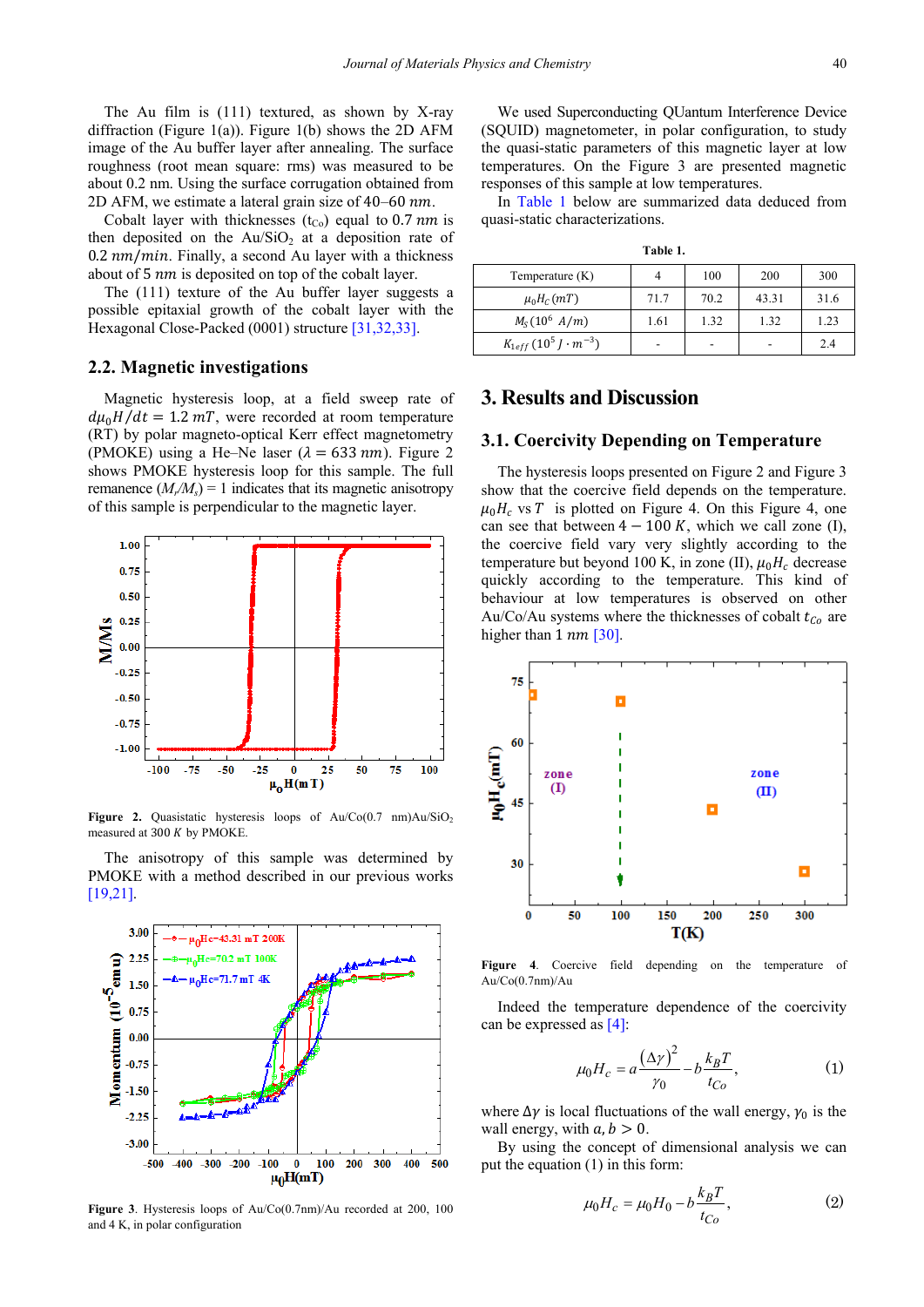$\mu_0 H_0$  is the coercive field at 0 K. In zone (I) equation (1) is applicable because this zone is between  $0 - 100 K$ . In the zone (II) the equation is reduced to:

$$
\mu_0 H_c = -b_2 \frac{k_B T}{t_{Co}}.\tag{3}
$$

With  $b_2 > 0$ .

We used the equations (2) and (3), respectively for the zones (I) and (II) to deduce  $\mu_0 H_0$ , b and  $b_2$ . These adjustments are presented on Figure 5.



**Figure 5**. Fitting of coercive field depending on the temperature of  $Au/C<sub>0</sub>(0.7nm)/Au$ 

From the fittings we found in the zone (I)  $\mu_0 H_0 =$ 71.76 mT,  $b = 79.23 \times 10^{10} A^{-1} m^{-1}$  and in the zone (2)  $b_2 = 1070.29 \times 10^{10} A^{-1} m^{-1}$ . The value of  $\mu_0 H_0$  found at 0 K is practically the same as that found for  $\mu_0 H_c$ at  $4 K$ . This result confirms the fact that below  $4 K$  the effects of the temperature are almost null. The decrease of the coercivity with the temperature shows that the process the magnetization reversal is thermally activated in this sample. For parameter  $b$  one can see that it increases with the temperature.

#### **3.1. Anisotropy and Easy Magnetization Axis**

The magnetization of crystallized matter is directed preferentially according to certain crystallographic directions. This is call magnetic anisotropy which is explained by the symmetry of local environment of the magnetic atoms. In the case of Hexagonal Close-Packed (HCP) system the anisotropy is along only one axis and one speaks about uniaxial anisotropy. In the case of Face Centered Cubic structure (FCC) there may be several easy magnetization axis. If one record a hysteresis loop along the easy magnetization axis one has a square loop [\[34\].](#page-3-3)

Our hysteresis loops presented on Figure 2 and Figure 3 were all carried out in polar configuration. The loop, recorded at 300 K, presented on Figure 2 is square. The squareness of the loop shows that the easy magnetization axis is perpendicular to the magnetic layer at 300 K. The loops presented in Figure 3 are realized by SQUID at 200, 100 and 4 K. In the three cases of temperature the loop is not square but present rounded corner. The rounding of the loop is accentuated with the temperature lowering. Indeed the loop carried out at 200 K presents an abrupt transition from the up to down state whereas at 4 K this abrupt transition disappeared. The change of the shape of the loop could be related to the change of the easy magnetization axis. Since the easy magnetization axis orientation is related to the structure of the magnetic layer [\[34\]](#page-3-3) we deduce thus that the change of the loop shape would be due to a probable phase change during the temperature lowering.

With regard to magnetization we notice that the greatest value is found at 4 K, what confirms the fact that the effects of the temperature are almost null around 4 K.

# **4. Conclusion**

The study of magnetic responses of ultra-thin film of cobalt (0.7 nm) at low temperatures. The evolution of coercivity according to the temperature revealed below 100 K the thermal effects are weak and from 4 K and below these effects are negligible. The hysteresis loop shape according to the temperature let's think that the temperature lowering induce a change phase of the crystalline structure. Thus, we show that the anisotropy change according to the temperature.

## **Acknowledgments**

This work is the result of a collaboration between the LMOP laboratory (Tunisia) and the University of Kara, Togo. We acknowledge the help of LMOP in Tunisia and that of "équipe Micro et Nano-Magnétisme de l'Institut Néel à Grenoble, France".

# **References**

- <span id="page-2-0"></span>[1] W.B. Zeper, F.J.A.M. Greidanus, H.W. van Kesteren, B.A.J. Jacobs, J.H.M. Spruit, Proc. SPIE Int. Soc. Opt. Eng. 1274 (1990) 282.
- [2] M.T. Johnson, P.J.H. Bloemen, F.J.A. Broeder, J.J. de Vries, Rep. Prog. Phys. 59 (1996) 1409.
- <span id="page-2-1"></span>[3] Warburg E.. Annals of Physics 1881; 13: 141-64.
- <span id="page-2-3"></span>[4] Weiss P, Piccard A.. Compt Rend Ac Sci 1918; 166: 352.
- [5] Debye P. Annals of Physics 1926; 81: 1154-60.
- [6] Giauque WF. Journal of the American Chemical Society 1927; 49: 1864-70.
- [7] Giauque WF, MacDougall DP. Physical Review Letters 1933; 43(9): 768.
- [8] Brown GV. Journal of Alloys and Compounds 1976; 47: 3673–80
- [9] Pecharsky VK, Gscdneidner Jr KA. Physical Review Letters 1997; 78: 4494-7.
- <span id="page-2-2"></span>[10] J. Pommier, P. Meyer, G. Penissard, J. Ferré, P. Bruno, and D. Renard, Phys. Rev. Lett. 65, 2054 1990.
- [11] S.-B. Choe and S.-C. Shin, Phys. Rev. B 57, 1085 1998.
- [12] S.-B. Choe and S.-C. Shin, J. Appl. Phys. 81, 5743 1997.
- [13] R. D. Kirby, J. X. Shen, R. J. Hardy, and D. J. Sellmyer, Phys. Rev. B 49, 10810 1994.
- [14] U. Nowak, J. Heimel, T. Kleinefeld, and D. Weller, Phys. Rev. B 56, 8143 1997.
- [15] J. Ferré, V. Grolier, P. Meyer, S. Lemerle, A. Maziewski, E. Stefanowicz, S. V. Tarasenko, V. V. Tarasenko, M. Kisielewski, and D. Renard, Phys. Rev. B 55, 15092 1997.
- [16] S. Lemerle, J. Ferre, C. Chappert, V. Mathet, T. Giamarchi, and P. Le Doussal, Phys. Rev. Lett. 80, 849 (1998).
- [17] J. Ferré, Spin Dynamics in Confined Magnetic Structures I, edited by B. Hillebrands and K. Ounadjela (Springer-Verlag, Berlin, 2002), Vol. 83, p. 127.